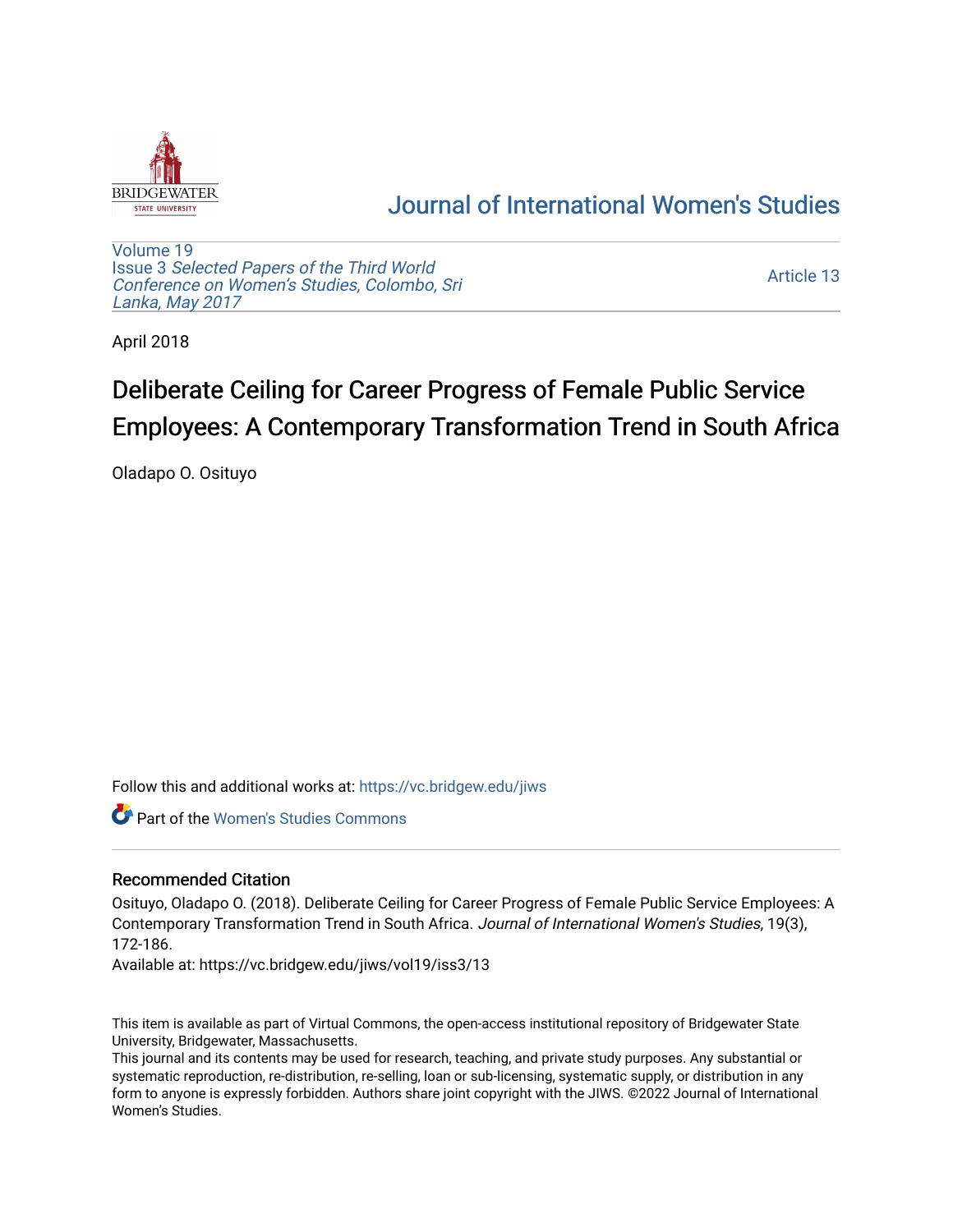#### Osituyo: Ceiling for Career Progress of Female Public Service Employees

This journal and its contents may be used for research, teaching and private study purposes. Any substantial or systematic reproduction, re-distribution, re-selling, loan or sub-licensing, systematic supply or distribution in any form to anyone is expressly forbidden. ©2018 Journal of International Women's Studies.

#### **Deliberate Ceiling for Career Progress of Female Public Service Employees: A Contemporary Transformation Trend in South Africa**

By Oladapo O. Osituyo  $1$ 

#### **Abstract**

Female employees are rarely found in senior level decision-making roles in the public service sector. Rather they are concentrated in larger number at the lower management levels in the workplace. This study evaluates barriers to female employees' career progress within the South African public service sector. Prior studies relating to progress of female employees into the senior and top managerial levels within the South African public service sector have revealed an exclusion and inability to climb the decision-making ladder. Employing a questionnaire that included evaluative tools from previous scholarly studies (e.g., the Bem Sex-Role Inventory (BSRI), Women as Managers Scale (WAMS) and the Career Barrier Inventory (CBI) scale), a sample of 286 employees working in selected South African public service organisations within the Gauteng province formed the foundation for the current assessment. The raw data was evaluated with standard statistical software (e.g. Microsoft Excel) and the results pointed to an insignificant positive correlation between gender role perceptions and women's career progress; a slightly insignificant positive relationship between women managerial capability and women's career progress; and a slightly insignificant negative relationship between gender stereotype and women's career progress. The overall outcome of the study reveals that the pace of women's career progress within Gauteng province is affected by workplace barriers.

*Keywords*: transformation, managerial level, gender stereotypes, women's career progress, Gauteng, capability

#### **Introduction**

l

Female representation in managerial levels has increased on a global level in recent decades. In spite of this increase, research indicates limitations to progress due to barriers to entry specific to senior level leadership.

Women are employed in increasing numbers in developed countries. However, progress as defined by representation in leadership positions consistent with the proportionate representation in the population remains relatively sluggish and irregular in diverse countries and cultures (Davidson, 2012). Arguably, the increased female representation in the workplace in transforming global labor markets such that gender roles continue to shift rapidly. Despite this rapid swing, it is apparent that important human resource management procedures and decisions (i.e. work assignments, compensation, and promotion) continue to be biased in opposition of proportionate female gains in representation across all leadership levels (Kim, Trimi & Chung, 2014). The first set of female managers was noticed within the workplace in late 1960s and early 1970s (Whiteley, 2013), today they remain in limited number in both in politics and within the

<span id="page-1-0"></span><sup>&</sup>lt;sup>1</sup> University of the Witwatersrand School of Economics and Business Sciences (SEBS). Faculty of Commerce, Law and Management, Management and Human Resources Division. Braamfontein, Johannesburg. South Africa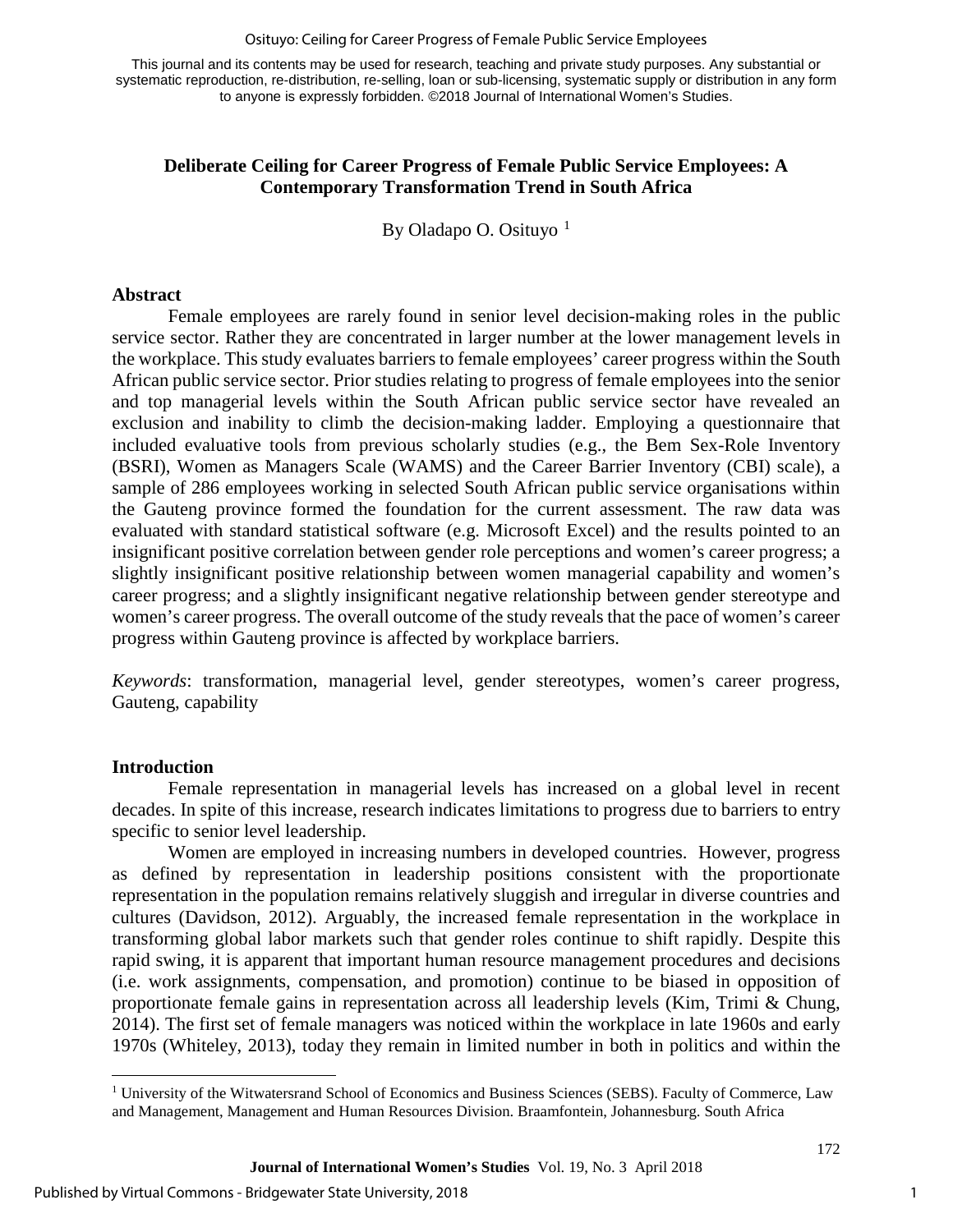topmost managerial level in public service (Ohemeng & Adusah-Karikari, 2014). Some studies have indicated that it is the nature of the public service sector itself has limited the entry of women. (Morrison, White & Van Velsor, 1992).

Overall, the female employment rate continues to rise, resulting in apparent global revolution as the representation of female participation in the workforce has increased from 38.0% in 1970 to 47.3% by the end of the twentieth century (Lazreg, 2000). Caligiuri and Tung (1999), revealed that both women and gender issues globally have become an area of focus specific to gender equity. However, the same growth and oversight has not been true with respect to trends related to women in the public sector (Ohemeng & Adusah-Karikari, 2014). Werner and DeSimone (2011) in their study explained career progress as a set of activities through which appropriate personal and professional goals are determined to obtain the required skills and experiences needed. However, the concentration of women and maintenance of women in low level occupational poisitions without evidence of an upward mobility precludes the perception of career progress. The significance of this is that women tend to be underutilized in the labour market (Mathur-Helm, 2005).

A number of studies reveal the presence of obvious obstacles being experienced by female employees in advancing into top managerial posts (Enid & Singh, 2013). However, organisational researchers have continued to focus on managerial women and the issues they face. This research as revealed that there is evidence of career progress. This has undoubtedly created consciousness around women's intellectual and skilled contributions (Mathur-Helm, 2005). According to Ellinas and Suleiman (2012), women constitute 13.7% of board positions, representing 3.4% of presidents and chairladies within the European Union. This limited representation of women continues to be tied to traditional gender roles (i.e. house chores performing household tasks) that have isolated women from opportunities for progress due to both employer perception and personal responsibility (Hochschild & Machung, 2012). Even though, women are progressing in the public service sector, they are continually confronted with challenges on their way up the ladder (Riccucci, 2009). However, there has been limited evaluation specific to public service sector career progress (Burke & Vinnicombe, 2005).

In South African society, legislative and social discourse on gender equality issues has not been able to achieve total equality in terms of adequate female representation in organisational management structures. Even though gender equality has been undergoing transformation in recent times (i.e., placing women empowerment and emancipation issues at the forefront to enhance administrative role) the sociological evaluation of women's performances and advancement has had limited assessment (Schein, 2007). Given the visibility and the role of the South African public sector there appears to be value and corresponding limitation in research focused on investigating the reason why women are employed in large numbers but are never allowed to get to the top-most management positions. This study therefore examines the factors preventing women from holding top managerial posts within the South African public service.

#### **Problem statement**

This study examines the factors preventing female employees from holding top managerial positions within the South African public service sector. According to Tlaiss and Kauser (2011), the paucity of literature on the topic makes it imperative to examine the degree western views are applicable in emerging countries. There has been a great measure of studies surrounding gender issues in the workplace (Cho, McLean, Amornpipat, Chang, Hewapathirana, Horimoto & Hamzah,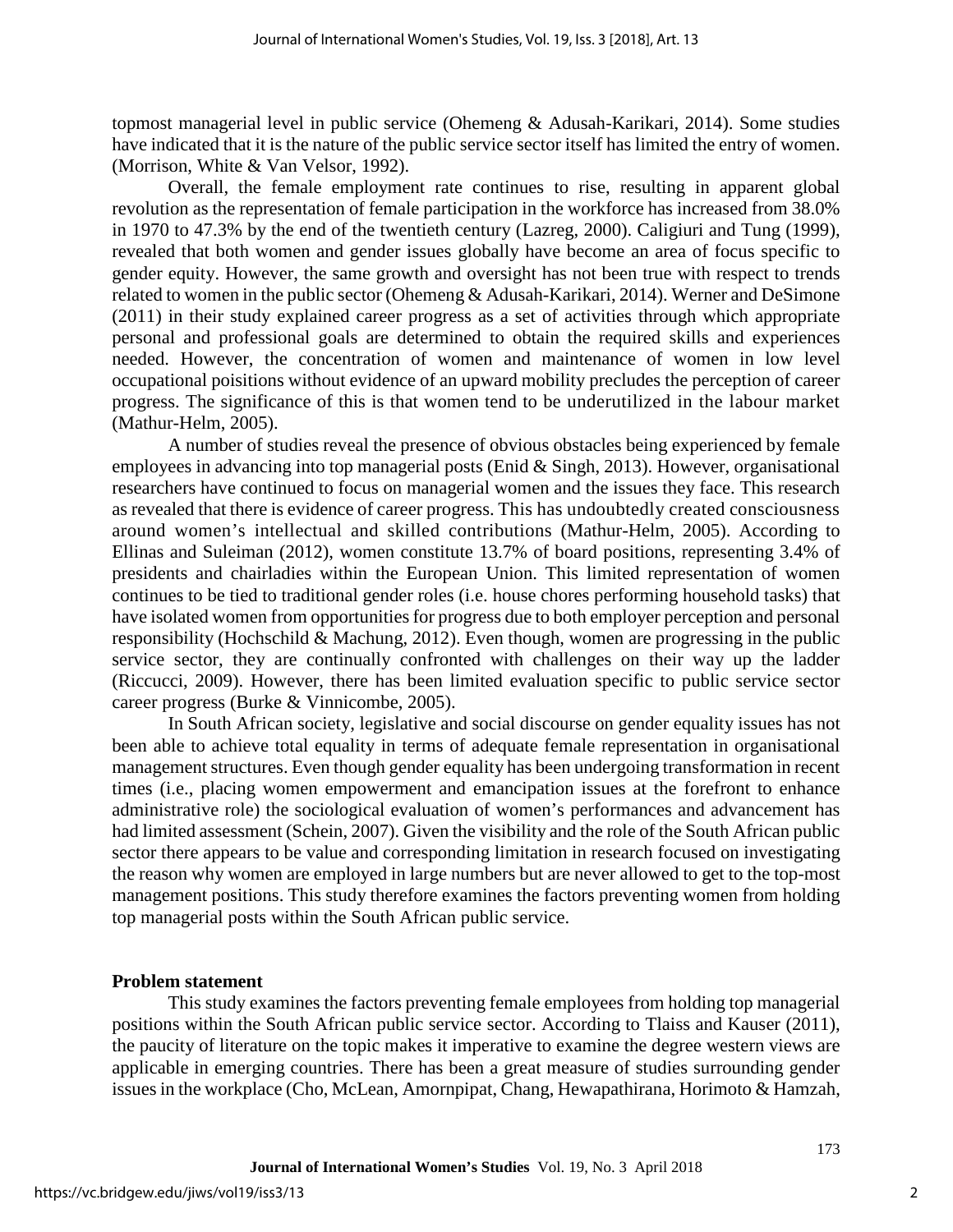2015). Many organisations have failed to employ, promote, or sustain female employees relative to their male colleagues (Cho, McLean, Amornpipat, Chang, Hewapathirana, Horimoto & Hamzah, 2015). Scholars around the world (Booysen & Nkomo, 2010; Heydenrych & Van Wyk, 2014; Littrell & Nkomo, 2005; Allen, French & Poteet, 2016; Surajlall, 2013; Shrestha, 2016, and Eagly & Carli 2007) and most especially in South Africa have articulated a number of hindrances to female employees' career progress which result in their slow progression. Many scholars have been focusing their studies around glass ceiling in workplaces as a main obstacle to female employee's progress to leadership positions at workplaces. Studies (Mathur-Helm, 2005; Garavan, O'Brien & O'Hanlon, 2006) have also incorporated discussion on gender from workplace perceptions, women career progress, affirmative action and gender and equity relative the South African workplace. It is apparent that most noticeable barriers identified in the literature includes women's social existence derived from some fact of their physiology (Thusi, 2014), and gender and leadership stereotyping. Investigation into gender stereotyping reveals a mutuality in the belief of women as naturally subordinate to their male counterparts, which includes the perception that female employees do not have the capacity of facing challenges of managerial roles. As a result. the career progress of women remains significantly limited in South Africa (Booysen & Nkomo, 2010; Thusi, 2014; Gyekye, 2013).

The chart below, produced by the Business Women's Association of South Africa, reflects female employees appointment into non-executive directorship positions. The proportions provided reflect exclusion from the most important key decision-making positions within organisations. The data from the Business Women's Association of South Africa also reveal how workplaces (i.e., the state owned enterprise) management positions have been dominated by men (59.9%) relative to women (40.5%). For public service senior mangers the distribution between genders: men (61.8%) and women (38.2%) is more pronounced. Continuing upward on the leadership hierarchy, males hold 70.7% of executive position relative to females at 29.3%. This trend continues at the Director level, 78.2% men and 21.8% women, to the Chairperson with 90.8% of positions being held by men compared to only 9.2% represented by females. The highest managerial level position, the CEOs has male representation of 97.6%, resulting in a significantly low representation of females in the top position at 2.4%. The career progress of female employees to top management positions continues to be influenced by several career barriers they face. The South African government seems to be more committed to implementing policies to promote female representation in workplace. Despite this commitment the representation of women in higher managerial positions within the public service has yet to reach its target of 50% female representation. Men are appointed to significant proportion of executive positions in public service, while women are still minority in higher positions (Chiloane-Tsoka, 2010; Kahn & Motsoeneng, 2014; Meyer, 2014; Kahn & Louw, 2011).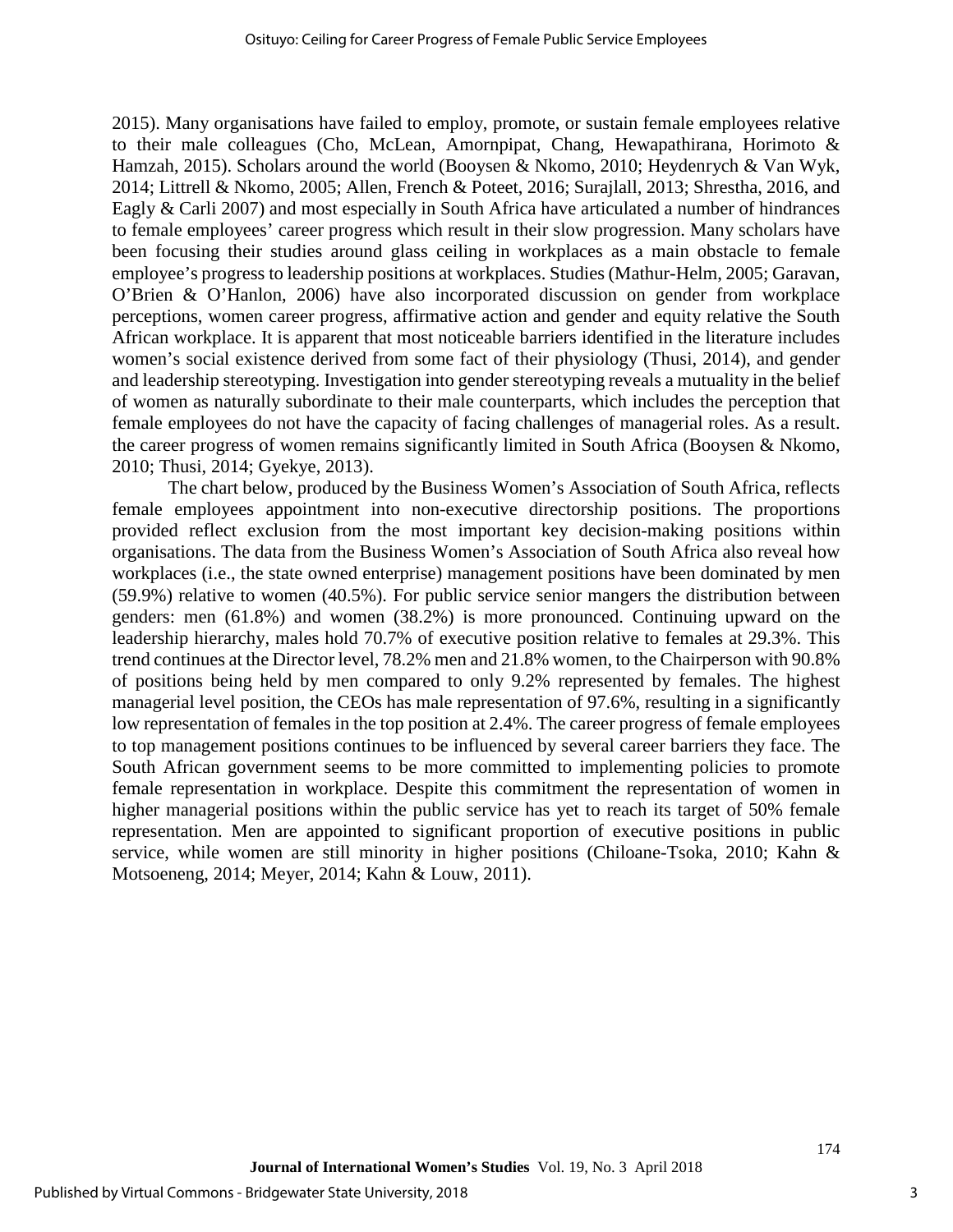

**Chart 1. Business Women's Association of South Africa** 

Presently, there is dire need for more rigorous studies on the advancement of women within the South African public service sector. This research takes a bold step further to review literature on issues affecting public service women in top management posts within the South African public service sector, drawing from extant research and developing more on strict observance of the feminist theory to support an appreciable increase in female employee's representation at the top management positions within the South African public service. The findings of this study will further public service sector organisations in re-formulating effective policies to encourage female employee's career growth at national, local and municipal level. It is also hoped that the present study by highlighting the need for greater research related to the career progress of women, will also stimulate more future research in the general field of gender studies.

#### **Significance of the study**

The South African Employment Equity Report (2014) reveals that the number of females employed within the South African public service is mostly employed into lower managerial posts. For example, only four hundred and three thousand, three hundred and fifty six are females while one million, fifteen thousand; three hundred and twenty five are overall, also having twenty thousand, three hundred and sixty two of eighty two thousand, two hundred and twenty eight of senior management positions are held by women (Farmer, 2013). According to the employment equity report of 2014, there are men and women occupying top managerial posts within the Gauteng province, 7.8% and 3.3% respectively. Women occupy a percentage of 3.6% of chief executive posts (Farmer, 2013).

#### **Research question**

• Is there any relationship between women's managerial capability and women's career progress?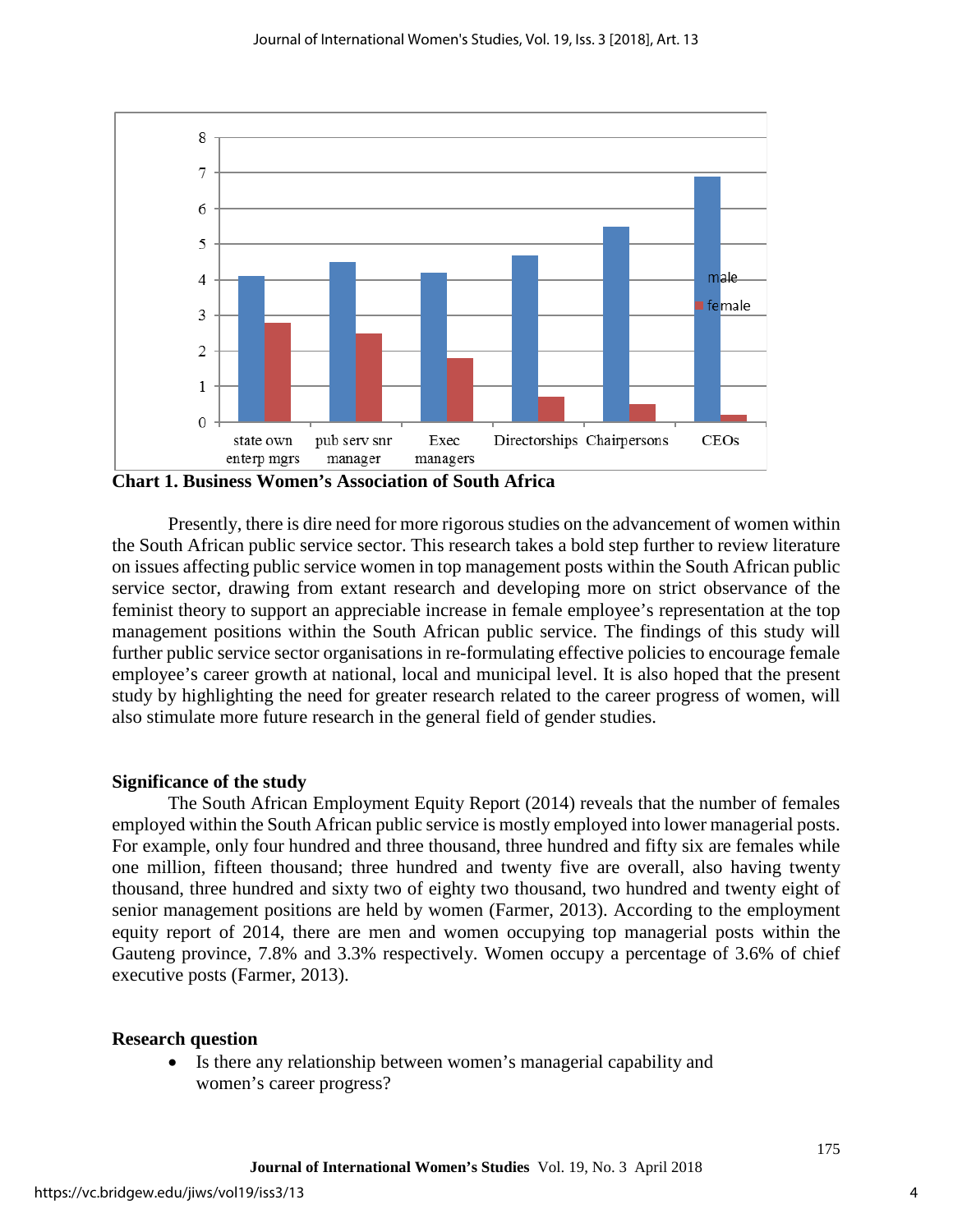- Is there any relationship between gender-role perceptions and women's career progress?
- Is there a relationship between gender stereotype and women's career progress?

#### **Research objectives**

- Assess the relationship between women's managerial capability and women's career progress.
- Establish the relationship between gender-role perceptions and women's career progress.
- Investigate the relationship between gender stereotype and women's career progress.
- Develop a conceptual framework depicting the relationship between variables of the study and women under representation in the public service.

#### **Previous studies and scholarly views**

In South Africa, feminism is tied with gender equity in the workplace (Gouws, 2017). Given the attribution, feminism appears to be requisite in the workplace (Gouws, 2017), most especially within the Public Service sector. However, the persistent manifestation of gender disparity within the public service employment can be analysed from diverse viewpoints, with evidence of that supports the increasing interest in women in senior and managerial posts. A small number of studies on gender in psychology have surfaced the relationship between femininity and masculinity as predictors of temperaments, abilities, characters, and roles embedded in an individual (Connell, 2014).

The 1994 transition to democracy in South Africa offered a critical phase for ensuring the priorities of the post-apartheid state included gender equality and equitable representation of women. Although, this was largely achieved in formal institutional and legal terms, feminism and revolutionary policies have been weak; current debates center on the role of "state feminism" in relation to civil society (Franceschet, 2003). Few studies on feminism try to find responses to queries leading to an increase in gender awareness; yet, feminism continues to receive its share of criticism (Brannon, 2016). This has led to a critic of feminism as being a mechanism to eliminate men's right (Brannon, 2016).

#### **Women in South African Public Service and feminist theory**

The persistent exit of women along with increased representation of men if organisational leadership in the late 1990s furthered gender equity and increased research and interest in gender research (Fitzgerald, 2013). Lay and Daley (2007) revealed the struggle for equal rights for women concerned has been linked and attributed to a rise in feminism in both public and private employment. The feminist theory is founded on the belief that men and women should be equally taken into consideration in social, political-economic contexts and that the two should participate on equal terms. Doubell and Struwig (2014) along with Barrett (2014) noted that feminist's theorists believe "women" or "gender" are social constructions rather than a natural fact. The oppression of women, however, is perceived by men as historical natural system of existence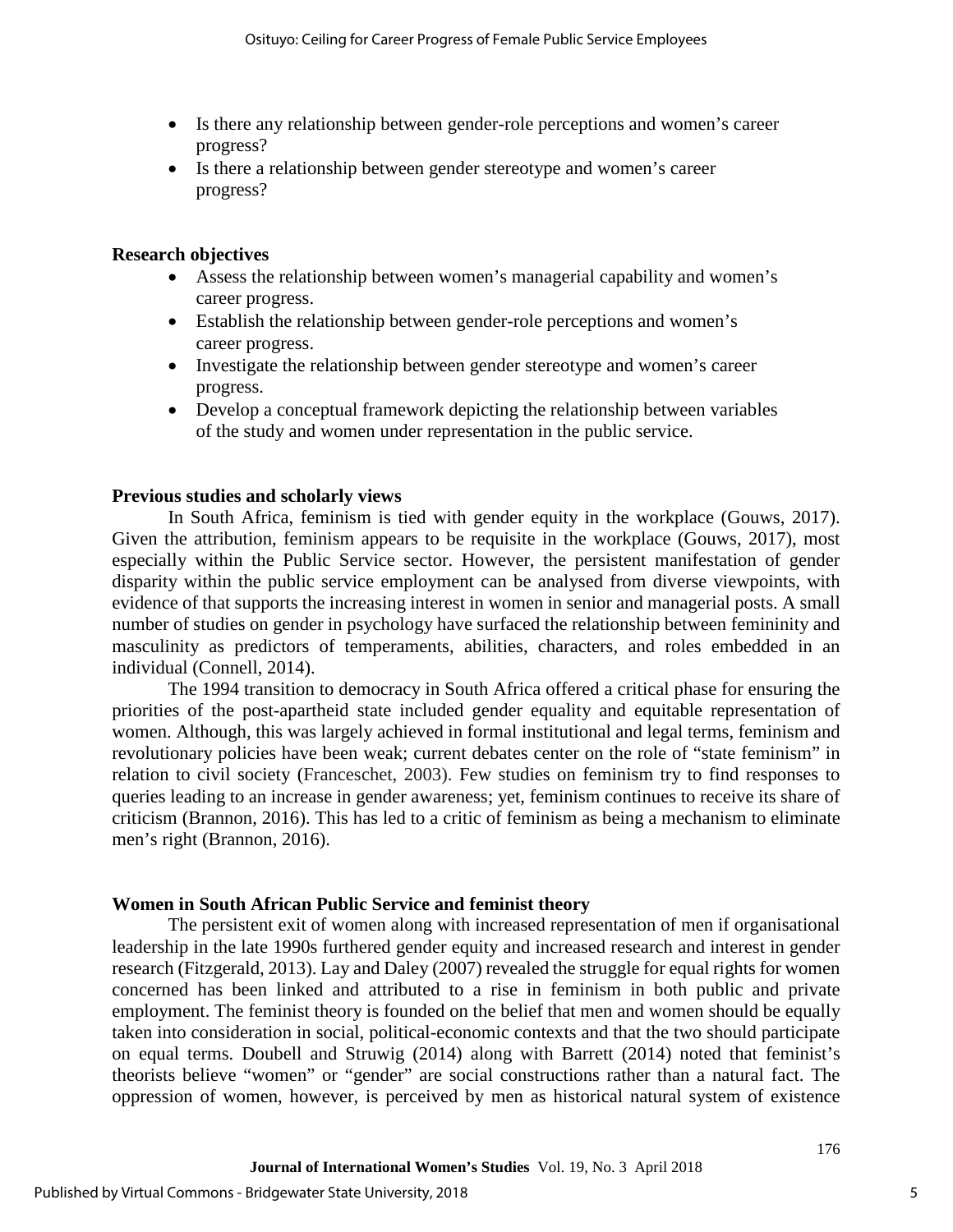(Fitzgerald, 2013). Therefore, for feminists, one can only assume that there is no a man or woman but only human beings that exists within the society.

Harding (2011) described feminism as a drive; principles on opinions about gender equality as a problem. Feminists believe women are being restrained through their male counterpart's assertions of superiority via patriarchy. Heywood (2017) is of the view that movements and ideologies share mutual objectives; to be able to achieve common political, financial, personal and social rights among women i.e. the quest for the establishment of same prospects, just as liberation of women is perceived an impossible task in a societal direction designed by men and established on patriarchy (Coquery-Vidrovitch, 2018). The concept tries to find liberation of women by the existing structure of conveying transformations, especially within the South African public service. Furthermore, Bierema (2003) was able to establish that there are astounding ways through which women deal with marginalization, "one might assume that working in a patriarchal system would galvanize a woman's feminist perspective and desire to change organizational culture, often the opposite is true". Reinharz & Davidman, (1992) also argue that "Feminist researchers deal with dilemmas that have no absolute solutions". However, more investigation is essential in order to understand "who has the power and how it is utilized to either change or maintain the status quo; but also, what forces exist that prevent women from fully expressing themselves and their values".

An underlying motive of approaching this study from feminist viewpoint is to call attention to the level of intimidation through appropriate investigation of several methods these women are oppressed. More particularly the progress in the career of women are specifically mentioned and considered within the realms of women's liberation. Female employees in public service should be given a fair and equal hearing while engaging in work life activities with their male counterparts (David, 2017). Public management in recent time is driven with little or no feminist perspective bringing about topics and questions neglected due to this (Fitch, James & Motion, 2016).

#### **Career barriers**

According to Watts, Frame, Moffett, Van Hein & Hein (2015), there has been limited work conducted on the topic of career limitations related to female progress and advancement. However, both internal and external career barriers exist; external barriers are found in the environment and internal barriers are of a more psychological nature (Watts, Frame, Moffett, Van Hein & Hein (2015). These barriers are believed to create a lack of confidence and self-esteem with respect to the self-perception of an individual to personal abilities resulting in frequent loss of opportunities and advancement in career. Albert Banduras social cognitive theory is well known for its ideas about people learning by examples, this provides a basis for understanding, forecasting and altering human behavior i.e. attention, retention, reproduction, and motivation. The theory likened the selfefficacy concept to choice of career and application. Social Cognitive Career Theory (SCCT) emphasizes the underlying system of cognitive belief within workplace leading to effective progress in career readiness to regulate direction (Arokiasamy, Mansouri, Balaraman & Kassim, 2017).

#### **Reproduction of Labour Theory**

Reproductive labour according to Anderson (2002) describes how employees are maintained. This idea of reproductive labour was developed by feminists. Women have been noticed to be at the centre of capitalist production due to their unpaid household labour, while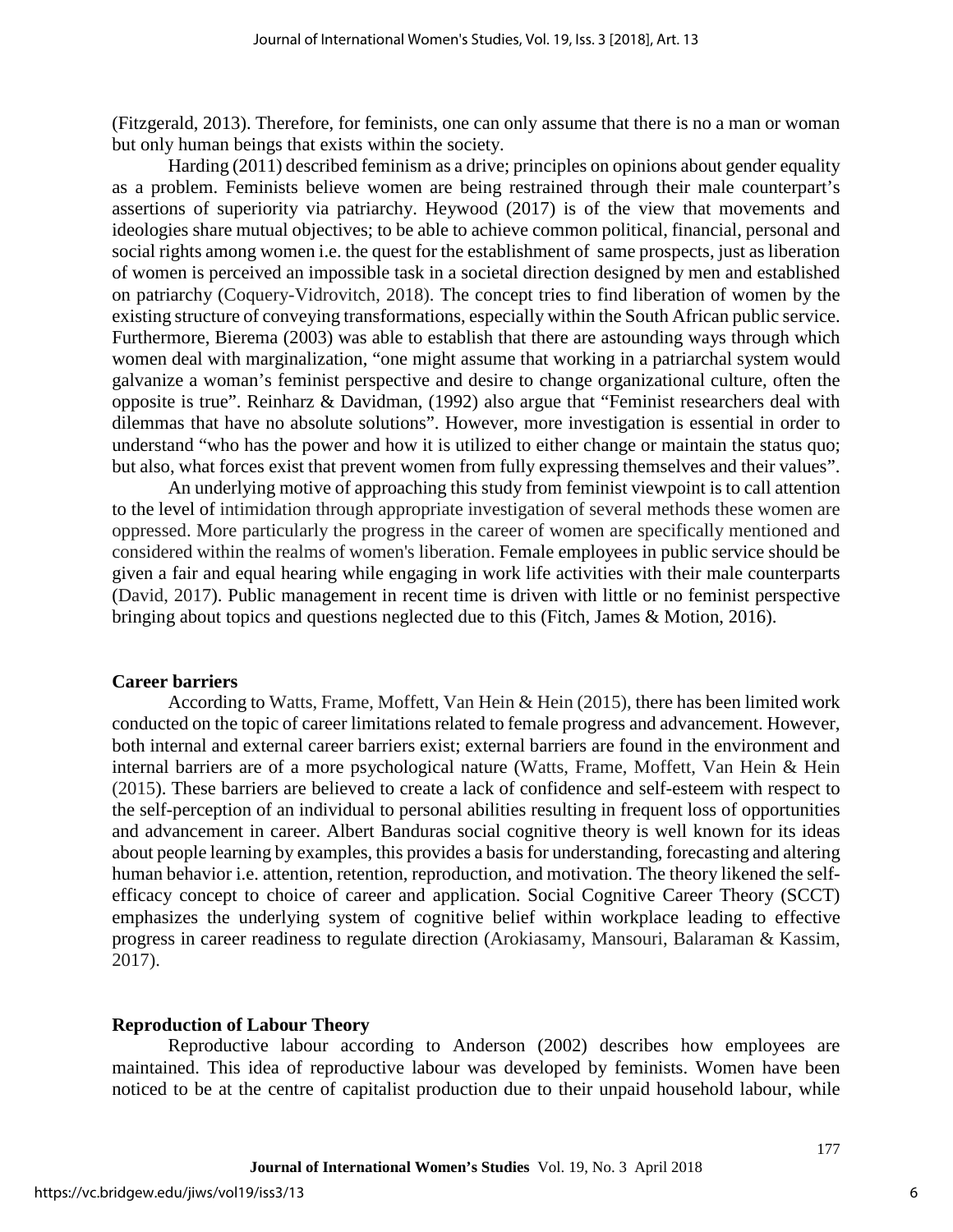producing labour control. The rearing of children and maintenance of employees is credited largely to the women's unpaid labour (Anderson, 2002). Kamau (2012) further described reproduction of labour theory as support to women who embrace old-style roles within the home, and forestall irregular labour involvement. Only a little incentive will be available to invest in their work, causing underrepresentation at the topmost managerial level. Females have been attributed with having lower career ambitions than their male colleagues. Watts, Frame, Moffett, Van Hein & Hein (2015) termed it "glass cliff" to express similar idea, while Farmer (2013) perceived it to be "glass escalator". Ryan and Haslem (2007) further described to be "glass cliff. However, the terminology is equally reflective of a barrier for women and the balanced contention that elimination will necessitate structural and perceptual changes with strong commitment from the managerial post holders (Eagly & Carli, 2007).

#### **The conceptual framework of this study**

Various hypotheses have been formulated to illustrate the direction and strength of these relationships. These hypotheses are tested in subsequent section of this study, to confirm or reject the validity of the relationships shown in the framework. As shown in different sections of this paper, all these relationships have been well established through theoretical and empirical literature reviews. The structural testing and validation of this framework is however shown in the empirical part of this study. In developing a conceptual framework for this study, the researcher examines the career barriers effect on women in relation to their career progress. The framework examines the factors (independent variables) hypothesized to influence women's career progress. Career progress, the dependent variable demonstrates a direct relationship between the variables (genderrole perceptions, women's managerial capability, gender stereotype), and women's career progress.



#### **Methodology**

#### *Sampling design*

Most times, the best way to find out people's opinion about an idea is through crossexamination. An appropriate research design is required to test the merit of the conceptual relations, as hypothesised by the structural framework. Research design similarly allows researcher to test for hypothesis and reaching valid conclusions about relationships between independent and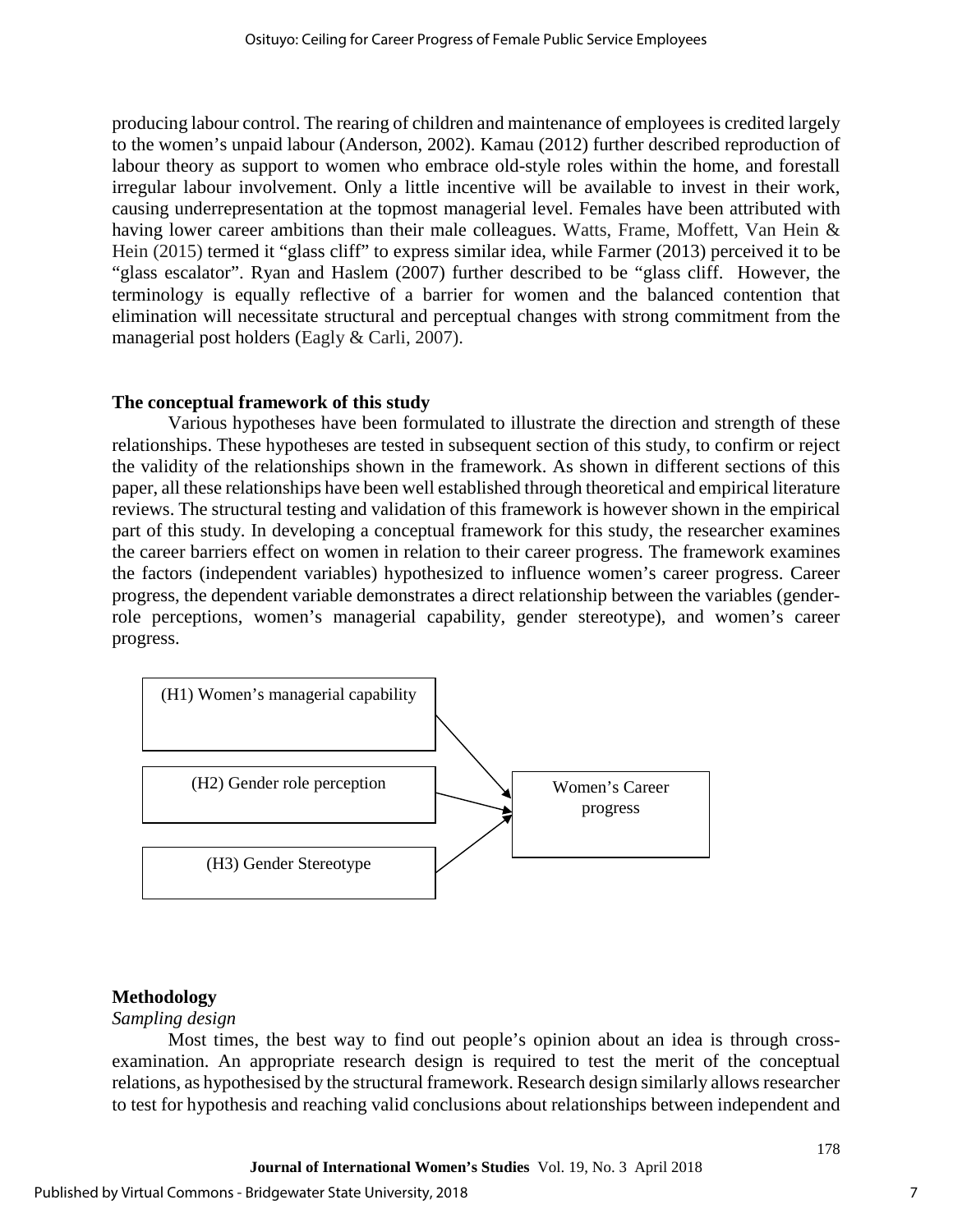dependent variables to identify the conditions underlying the occurrence of a given phenomenon (Cohen, Manion & Morrison, 2013).

#### *Target population*

The targeted population that this study focused on was the middle and senior employees within the South African public service. This was appropriate for the research because the South African public service employees post designations reflected an acute shortage in number of female employees in senior management positions. Specific to methodology the study conforms to standard methods. Practically all surveys aim at describing the opinion or depiction of a population using a representative sample.

#### *Sampling frame*

The sampling frame was generated from selected South African public service organisations. Employees in middle and senior management positions represented the managerial and supervisory levels in the organisations.

#### *Sampling size*

The sample size was made up of 286 respondents. In order to ensure that all employees had an equal opportunity, the questionnaire was randomly distributed among the middle and senior employees from the selected organisations.

#### *Sampling method*

This research therefore adopts the convenience sampling method which is a nonprobability sampling technique applicable to quantitative or qualitative studies, although not frequently used in quantitative studies (Bryman & Bell, 2015). In convenience samples, subjects that are more readily accessible to the researcher are more likely to be included (Denscombe, 2014; Suen, Huang & Lee, 2014).

#### *Questionnaire design*

A self-administered questionnaire was used to collect data. The questionnaire had four sections A, B, C, and D. Section A is a demographic section for gathering background and personal information. Sections B, C, and D had questions on gender role perceptions, gender managerial capability and gender stereotype.

#### *Measuring Instruments*

The researcher used a self-administered questionnaire which was divided into 6 sections. The questionnaires comprised several scales based on earlier scholarly studies including management and organisational related scales (e.g. the Bem Sex-Role Inventory (BSRI), Women as Managers Scale (WAMS), and the Career Barrier Inventory). These instruments had been used in previous studies with their validity and reliability tested along with nominal and interval scales to provide adequate response variance which made it easier for participant's completion.

#### **Findings and Discussion**

*Relationship between women's managerial capability and women's career progress* 

Chong (2013) defines managerial capability as superior job performance related features. An individual's performance is measured in relation to precise behavioural indicators. This reveals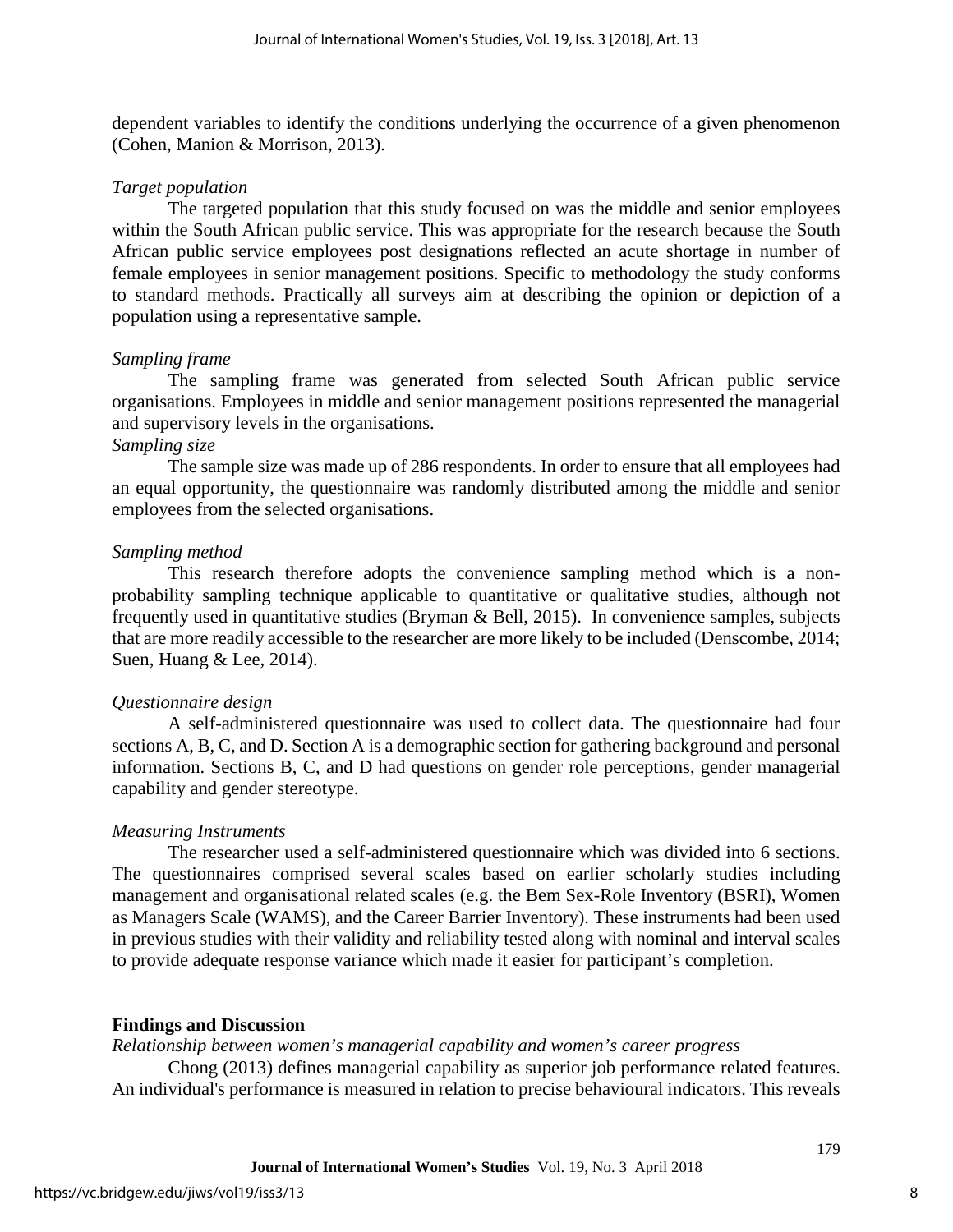the expectations on performances in organisations, while managers are evaluated on set tasks with defined organisational standards called "competences" which are differentiated from the individual's capability. Varieties of issues are envisaged to arise in restraining women's potential aspiration to climb the managerial ladder. Watts, Frame, Moffett, Van Hein and Hein (2015) upheld that women's restriction might be because of patriarchal system where decision-making powers are in the hands of their male counterparts. In this situation, traditional beliefs and cultural attitudes regarding the status and women's role within society are still common and many women who are part of this system find it difficult to diverge from this culture and tradition they do not accept. The man is observed as the head of the family and bread winner, and has the right to public life. However, limiting women's identity to the domestic sphere is a major barrier to women's entry into the top management level that affects public life.

According to Grant Thornton's report in 2013, female representation in senior management positions varies significantly by country and culture. A few countries i.e. China, Poland and Latvia still have female managers at the senior level at 51%, 48% and 43% respectively, while Japan has been confirmed to have the least number of women as senior managers with only 7%. The United Arab Emirates and Netherlands both have 11% (IBR, 2013). Sealy and Vinnicombe (2012) revealed in 2012 women held only 15% of board seats and 6.6% of executive positions of the FTSE 100 companies, while globally the average of companies with a female CEO was 9% in 2012, and it increased to 14% in 2013. Dezso and Ross (2008) in their research argued that female representation in senior management below the CEO level had a strong positive relationship with better company performance. The attributions included bringing important and social diversity benefits to the top management team, enriching the behaviours exhibited by managers in the workplaces, and motivating middle management women. In public sector, it is evident that although there has been a steady increase of women in top executive positions, women are still lagging behind their male counterparts within the South African public service. Considering the relationship between women's managerial capability and career progress of female employees in the above literature review, along with the empirical evidence presented therein, it is therefore proposed that:

#### **Proposition 1: Women's managerial capability has a positive effect on women's career progress**

#### *Relationship between Gender-role perceptions and women's Career progress*

Studies (Streiner, Norman and Cairney, 2015; Johnson, 2017) reveal discriminatory behavior may appear justified if it is consistent with a workplace culture. Higher executive positions in workplaces continue to be dominated by men despite a significant increase of women in managerial positions (Burke & Vinnicombe, 2005; Wentling, 2003). However, gender equality is not only about the number of women and men in leadership roles, but also about the types of leadership roles they attain, the expectation surrounding their appointments and their experiences in those roles. Thus, gender equality cannot just be about increasing the number of women in certain positions, but also about the quality of those positions and their experiences within those roles **(**Belknap, 2014; Bruckmüller, Ryan, Rink & Haslam, 2014). The apparent fitness of men and women leaders during crisis depends on the social support (Rink, Ryan and Stoker, 2012; Ellemers, Rink, Derks and Ryan, 2012). Women's labour force participation is seen to conflict with career roles in some countries, regardless of their level of education women may have to prioritize their family responsibilities over employment and/or career choices (Bingham, Adolpho, Jackson & Alexitch, 2014). Despite the increasing population of employed women, women are still found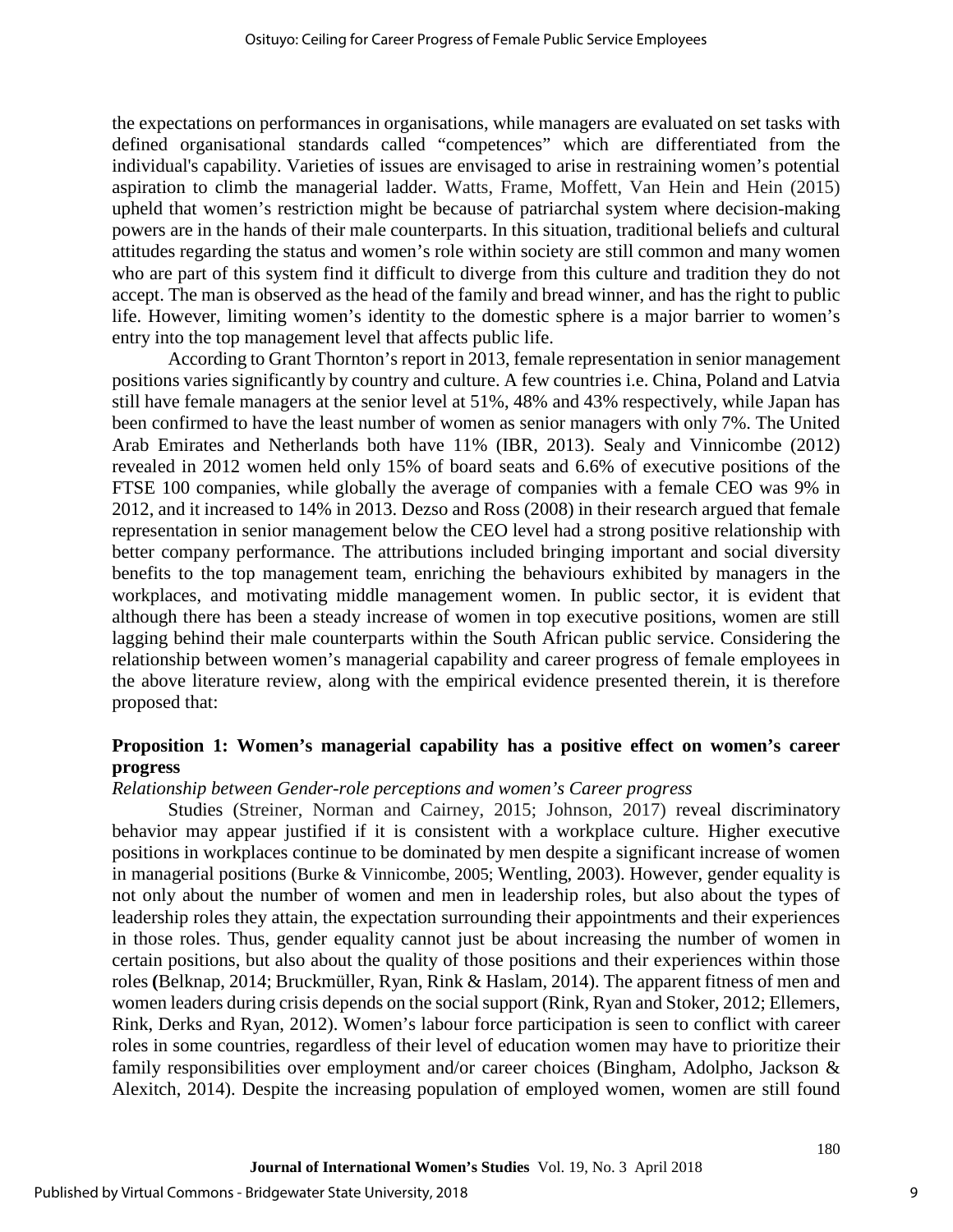wanting in holding commanding and influential posts in government or the private sector (Posholi, 2012). Many organisations today still see top management activities as a prerogative of men (Carnall, 2007). Considering the relationship between gender-role perception and career progress of women in the above literature review, together with the empirical evidence presented therein, it is therefore proposed that:

#### **Proposition 2: Gender-role perceptions have a negative effect on women's career progress** *Relationship between Gender stereotype and women's career progress*

Eagly, (2013) define gender stereotypes as a socially created 'masculinity' and 'femininity' which are established through diverse behaviour. This clarifies gender stereotypes as social constructions of masculinity and femininity constructs which influence external perceptions and individual's internal identity and sense of belonging (O'Hara, 2016). O'Hara (2016) explained that attribution of gender stereotypes qualities according to masculinity and femininity tends to categorise individuals. Characteristics such as 'active-creative' are generally attributed to masculinity, with qualities such as activity, dominance, self-confidence, aggressiveness, logical thinking, and leadership ability associated to it. There are indications that stereotypically across the world female qualities do not quickly come to mind when considering successful leaders (Bruckmüller, Ryan, Rink & Haslam, 2014). Even though there have been changes to the way the society views women but women who are seen violating prescribed feminine traits and behaviours are viewed unfavourably while gender role expectations remain strong (Balachandra, Briggs, Eddleston & Brush, 2013).

Heilman (2001) contended that this ascription of qualities to gender becomes problematic when it starts to bring out gender bias from evaluators; "they produce the perceived lack of fit responsible for many types of biased judgments about women in work settings". Those not fitting to this recommendation are judged harshly by society. Heilman (2001) was supported by O'Hara, 2016 revealing that socially constructed and gender-stereotyped prospects around motherhood do not include additional accountability of qualified leader. Heilman proposed further that the primary cause of women's scarcity at the top management positions of organisations is gender bias in evaluation. This is due to gender biasness and its influences on work place, being competent offer no assurance of advancement of a female employee to compete equally with her male colleagues (Heilman, 2001). Women in top management positions regardless of government policies and higher level of qualification can be credited to gender stereotypic opinions that women are less suitable for decision making posts and more to compassionate roles (Woods, 2008). Having considered the relationship between gender Stereotyping and Women's career advancement in the literature above, together with the empirical evidence presented therein, the following is hereby proposed for the present study.

### **Proposition 3: Gender stereotypes have a significantly negative effect on Women's career progress.**

#### *Conclusion*

Several works have been done on career advancement and women's under representation within the South African context mostly leaving out the public service sector. The various themes identified, discussed and interpreted demonstrate that women's career advancement is being impaired by some barriers at the top management level within the South African public service. In this paper, women's career advancement and under representation within the South African public service has been looked into with a purpose to finding the reasons for women's prevention from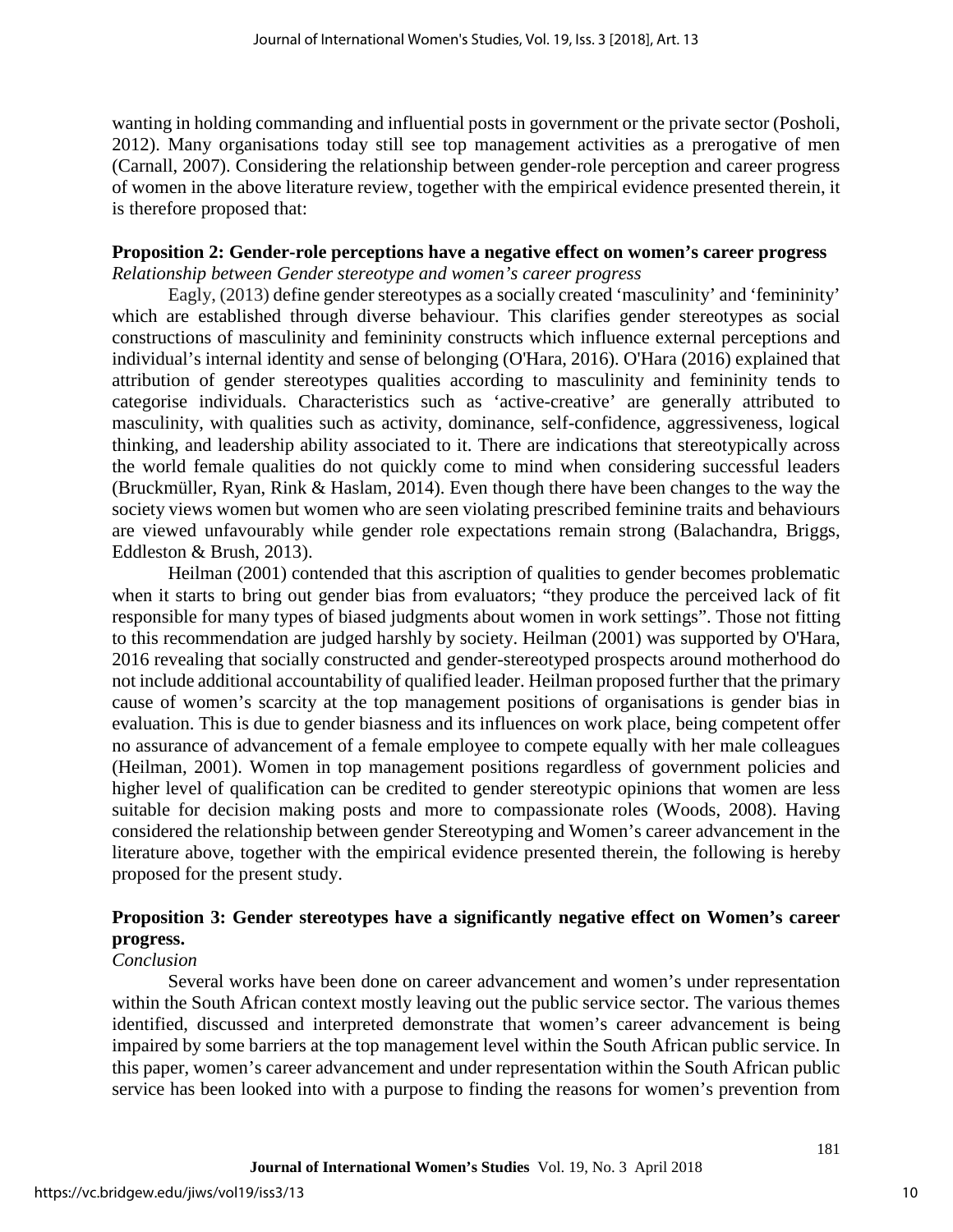climbing the ladder. The research design and methodology followed by data collation, the instruments used and the statistical analysis were extensively explained.

However, from the data analyses it was discovered that there was:

- slightly insignificant positive relation between women managerial capability and women's career progress
- an insignificant positive correlation between gender role perceptions and women's career progress
- slightly insignificant negative correlation between gender stereotype and women's career progress

In summary, while the results of the study have mostly confirmed findings of previous studies, it also built on some new directions in the relationship between the concepts (Women's managerial capability, Gender-role perceptions, Gender stereotype and Career progress of women). This study will therefore form the basis for future research in a similar or different organisational environment, especially as it is one of the very few studies conducted in the Gauteng province of the South African public service.

#### **Recommendations**

It is only over the last few decades that women's role in the history of South Africa has, belatedly, been given some recognition. Many South African women continue to experience marginalization and discrimination in the workplace, in their homes and within the communities. Perhaps the two most noteworthy findings of this study relate to the effect of these career barriers on the advancement and under representation of women in workplace. However, some previous studies were consistent while others were not. This indicates that developments amongst women in the workplace may be continuously changing and evolving. In addition, it is important to understand that the focus of this study was to not only to confirm or refute previous findings, but it is also aimed at illuminating vague reasons, and to unearth and understand the programs behind woman's career advancement initiatives within South African public service. This study has made the following theoretical and empirical contributions to women career advancement and under representation in top management positions, just as it contributes to career advancement concept and women's under representation within the South African public service and human resources management research globally.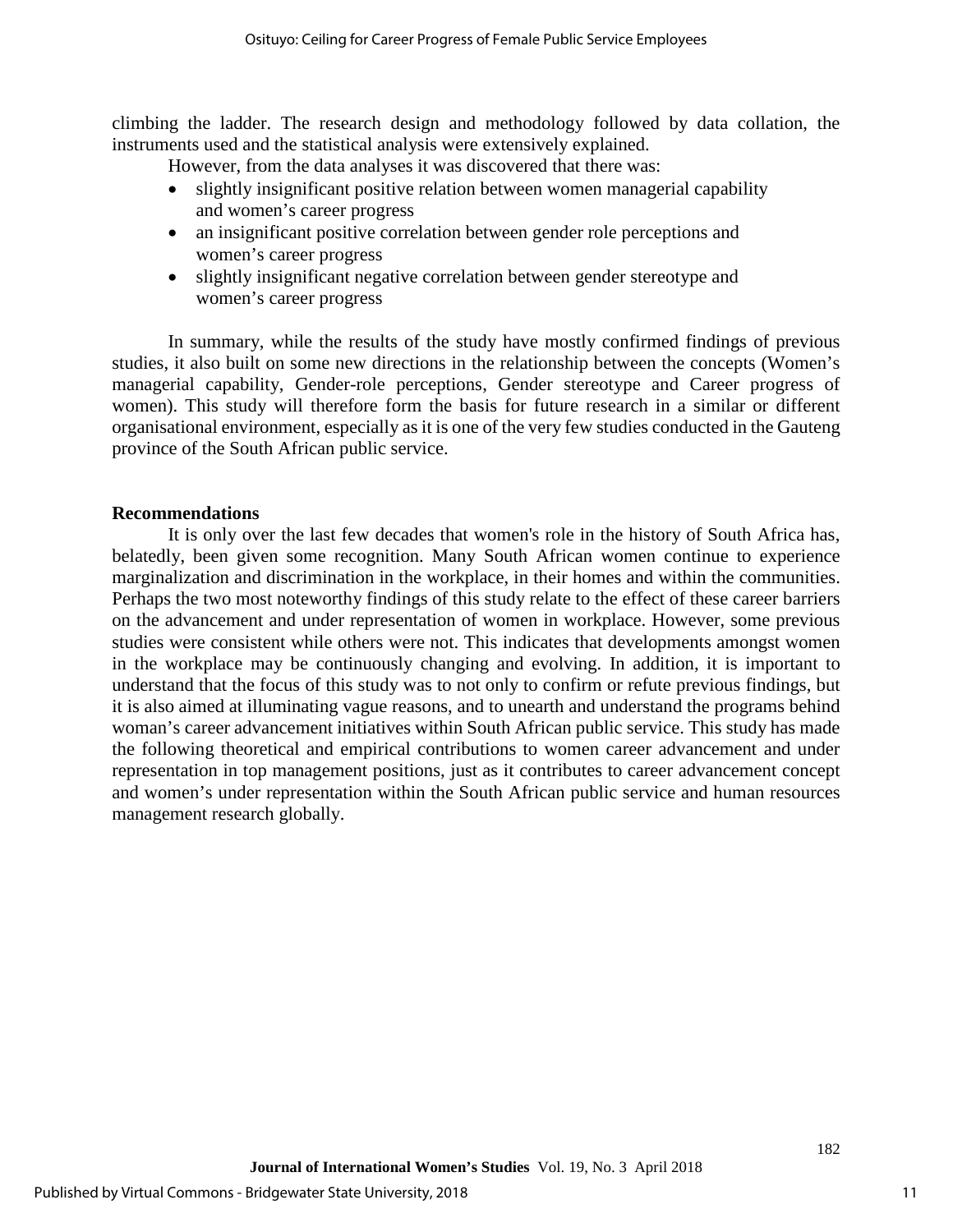#### **References**

- Allen, T. D., French, K. A., & Poteet, M. L. (2016). Women and career advancement: Issues and Opportunities. *Organizational Dynamics*, *45*(3), 206-216.
- Anderson, B. (2002). *Reproductive labour and migration*. University of Oxford. Transnational Communities Programme.
- Arokiasamy, L., Mansouri, N., Balaraman, R. A., & Kassim, N. M. (2017). A Literature Review of Competence Development on Academic Career Advancement: A Human Resource Development Perspective. *Global Business and Management Research*, *9*(1s), 403.

Balachandra, L., Briggs, A. R., Eddleston, K., & Brush, C. (2013). Pitch like a man: gender stereotypes and entrepreneur pitch success. *Frontiers of Entrepreneurship Research*, *33*(8), 2

- Barrett, M. (2014). *Women's oppression today: The Marxist/feminist encounter*. Verso Books.
- Belknap, J. (2014). *The invisible woman: Gender, crime, and justice*. Nelson Education
- Bierema, L. L., & Cseh, M. (2003). Evaluating AHRD research using a feminist research framework. *Human Resource Development Quarterly, 14*(1), 5-26.
- Bingham, J. L., Adolpho, Q. B., Jackson, A. P., & Alexitch, L. R. (2014). Indigenous Women College Students' Perspectives on College, Work, and Family. *Journal of College Student Development*, *55*(6), 615-632.
- Booysen, L.A. and Nkomo, S.M., (2010). Gender role stereotypes and requisite management characteristics: The case of South Africa. *Gender in Management: An international journal*, *25*(4), pp. 285-300.
- Brannon, L. (2016). *Gender: psychological perspectives*. Taylor & Francis.
- Bruckmüller, S., Ryan, M. K., Rink, F., & Haslam, S. A. (2014). Beyond the glass ceiling: The glass cliff and its lessons for organizational policy. *Social Issues and Policy Review*, *8*(1), 202-232.
- Bryman, A. and Bell, E., (2015). *Business research methods*. Oxford University Press, USA.
- Burke, R., Vinnicombe, S. (2005). Advancing women's careers. *Career Development International*, *10*(3), 165-167.
- Caligiuri, P. M., & Tung, R. L. (1999). Comparing the success of male and female expatriates from a US-based multinational company. *International Journal of Human Resource Management*, *10*(5), 763-782.
- Carnall, C.A. (2007). *Managing change in organisations.* Pearson Education.
- Chiloane-Tsoka, G. E. (2010). Perceptions of barriers to the advancement of women in management and leadership positions in South Africa. *Gender and behaviour*, *8*(2), 2976- 2995.
- Cho, Y., McLean, G. N., Amornpipat, I., Chang, W. W., Hewapathirana, G. I., Horimoto, M., & Hamzah, S. R. A. (2015). Asian women in top management: Eight country cases. *Human Resource Development International*, *18*(4), 407-428.
- Chong, E. (2013). Managerial competencies and career advancement: A comparative study of managers in two countries. *Journal of Business Research*, *66*(3), 345-353.
- Cohen, L., Manion, L., & Morrison, K. (2013). Research methods in education. Routledge.
- Connell, R.W., 2014. *Gender and power: Society, the person and sexual politics*. John Wiley & Sons.
- Coquery-Vidrovitch, C. (2018). *African women: A modern history*. Routledge.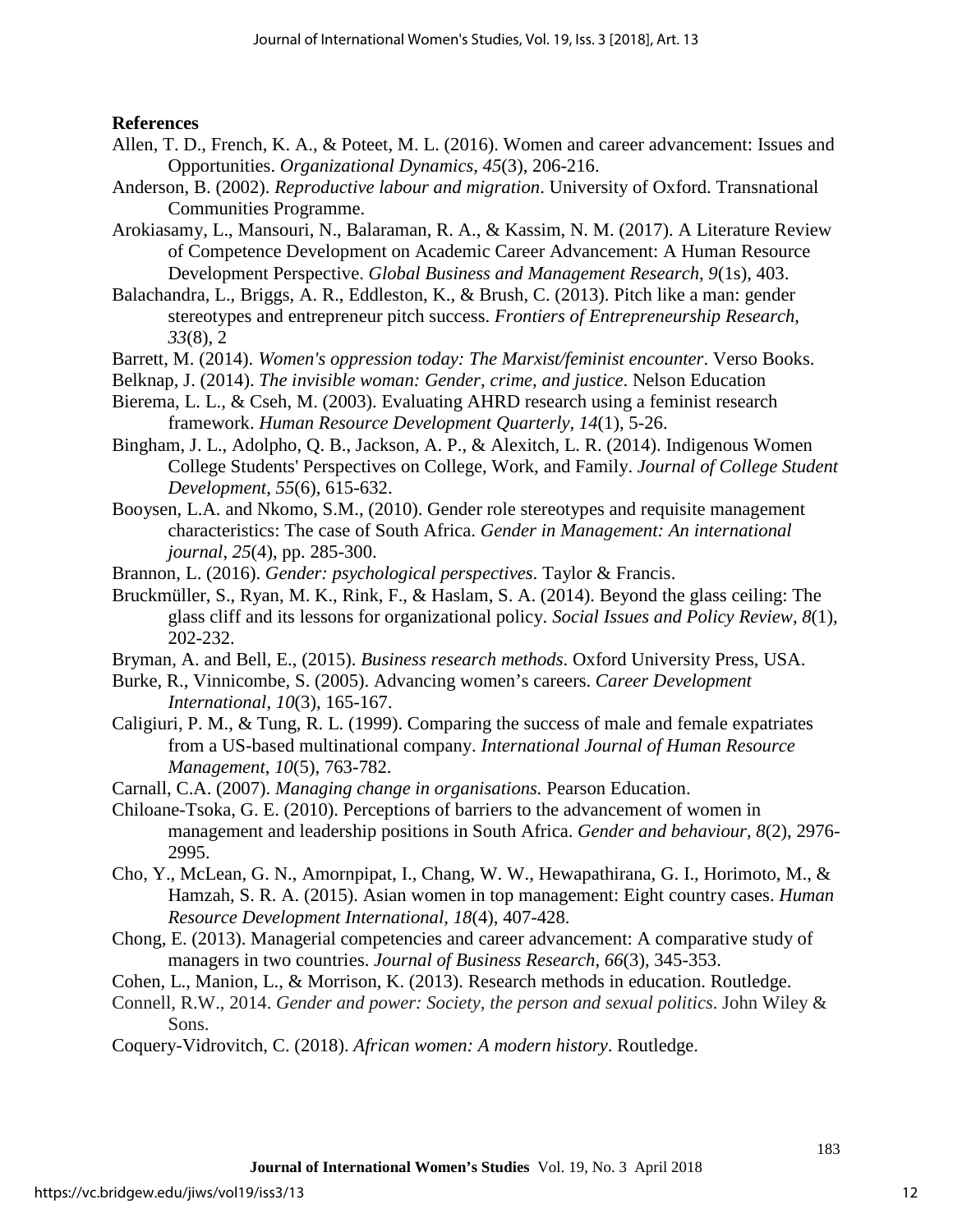- David, A. (2017). *Economic Empowerment for All: An Examination of Women's Experiences and Perceptions of Economic Empowerment in Maha Sarakham, Thailand* (Doctoral dissertation, University of Cincinnati).
- Davidson, M. J. (2012). Women in management worldwide: Progress and prospects. *Human Resource Management International Digest*, *20*(6).
- Denscombe, M. (2014). The good research guide: for small-scale social research projects. McGraw-Hill Education (UK).
- Dezsö, C. L., & Ross, D. G. (2012). Does female representation in top management improve firm performance? A panel data investigation. *Strategic Management Journal*, *33*(9), 1072-1089.
- Doubell, M. and Struwig, M., 2014. Perceptions of factors influencing the career success of professional and business women in South Africa. *South African Journal of Economic and Management Sciences*, *17*(5), pp. 531-543.
- Eagly, A. H., & Carli, L. L. (2007). *Through the labyrinth: The truth about how women become leaders*. Harvard Business Press
- Eagly, A. H., & Carli, L. L. (2007). Women and the labyrinth of leadership. *Harvard Business Review*, *85*(9), 62.
- Ellemers, N., Rink, F., Derks, B., & Ryan, M. K. (2012). Women in high places: When and why promoting women into top positions can harm them individually or as a group (and how to prevent this). *Research in Organizational Behaviour*, *32*, 163-187.
- Ellinas, A. A., & Suleiman, E. (2012). *The European Commission and bureaucratic autonomy: Europe's custodians*. Cambridge University Press
- Enid Kiaye, R. and Maniraj Singh, A., (2013). The glass ceiling: a perspective of women working in Durban. *Gender in Management: An international journal*, *28*(1), pp. 28-42
- Farmer, D. C. (2013). South African Employment Equity Policies: Success or Failure? In *Black Women in Management* (pp. 80-112). Palgrave Macmillan UK.
- Fitch, K., James, M., & Motion, J. (2016). Talking back: Reflecting on feminism, public relations and research. *Public Relations Review*, *42*(2), 279-287.
- Fitzgerald, T. (2013). *Women leaders in higher education: Shattering the myths*. Routledge.
- Franceschet, S. (2003). "State feminism" and women's movements: The impact of Chile's Servicio Nacional de la Mujer on women's activism. *Latin American Research Review*, *38*(1), 9-40.
- Garavan, T. N., O'Brien, F., & O'Hanlon, D. (2006). Career advancement of hotel managers since graduation: a comparative study. *Personnel Review*, *35*(3), 252-280.
- Gouws, A. (Ed.). (2017). *(Un)thinking citizenship: feminist debates in contemporary South Africa*. Routledge.
- Grant Thornton's International Business Report (IBR, 2013)
- Gyekye, D. (2013). *Women at Work: A Study of the Glass Ceiling Phenomenon among Managerial Women in Ghana* (Doctoral dissertation, University of Ghana).
- Harding, S., 2016. *Whose science? Whose knowledge?: Thinking from women's lives*. Cornell University Press.
- Heilman, M. E. (2001), Description and Prescription: How Gender Stereotypes Prevent Women's Ascent Up the Organizational Ladder. Journal of Social Issues, 57: 657-674.
- Henriques, P. L., & Curado, C. (2013). Gender bias in promotion: Is it real?. *Advances in Business-Related Scientific Research Journal*, *4*(2), 139-151.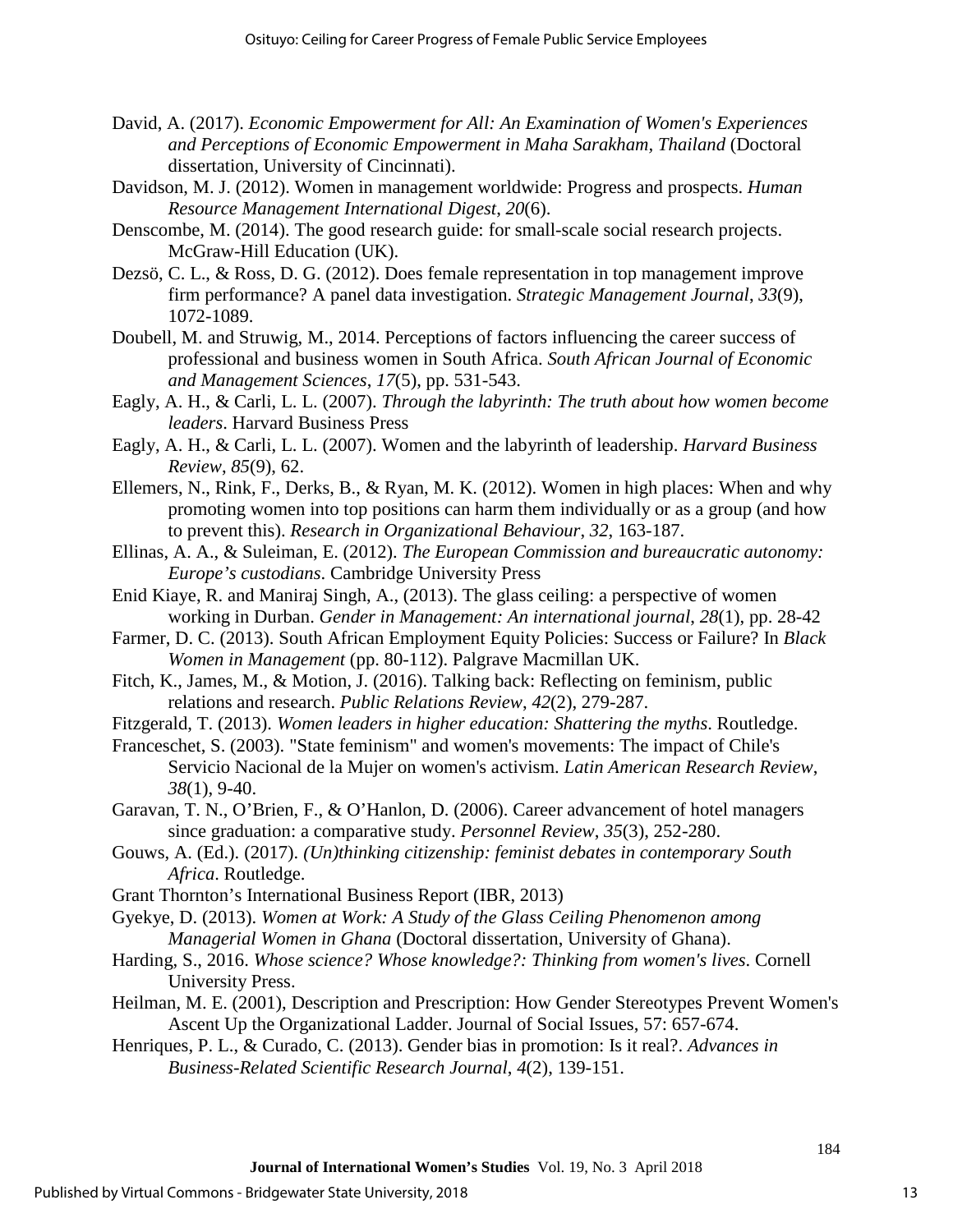- Heydenrych, J., & Van Wyk, M. (2014). Women Leadership in South African business: Challenges and Barriers. *Asian Journal of Research in Business Economics and Management*, *4*(12), 119-144.
- Heywood, A. (2017). *Political ideologies: An introduction*. Palgrave Macmillan.
- Hochschild, A., & Machung, A. (2012). *The Second Shift: Working Families and the Revolution At Home*. Available in: Paperback, NOOK Book (eBook) updated version. Penguin
- Johnson, C. E. (2017). *Meeting the ethical challenges of leadership: Casting light or shadow*. Sage Publications.
- Kahn, S.B. and Louw, V., 2011. Women's representativeness in the South African public service. *Journal of Public Administration*, *46*(1), pp. 669-682.
- Kahn, S.B. and Motsoeneng, R.P., 2014. Gender equality in the South African public service: ideal or reality?. *Journal of Public Administration*, *49*(4), pp. 1060-1082.
- Kamau, N. N. (2012). Factors Affecting Women Career Advancement in The Banking Industry in Kenya: A Case of Kenya Commercial Bank Branches in Nairobi County (Doctoral dissertation, University of Nairobi).
- Kim, G. H., Trimi, S., & Chung, J. H. (2014). Big-data applications in the government sector. *Communications of the ACM*, *57*(3), 78-85.
- Lay, K., & Daley, J.G. (2007). A critique of Feminist theory. *Advances in social work, 8(1), 49- 61.* Sage Publication
- Lazreg, M. (2000). Making the Transition Work for Women in Europe and Central Asia. Parts 63-411, Volume 411 of World Bank discussion paper: International Bank for Reconstruction and Development, [\(World Bank e-Library\)](https://www.google.co.za/search?tbo=p&tbm=bks&q=bibliogroup:%22World+Bank+e-Library%22&source=gbs_metadata_r&cad=9). World Bank Publications
- Littrell, R.F. and Nkomo, S.M., 2005. Gender and race differences in leader behaviour preferences in South Africa. *Women in Management Review*, *20*(8), pp. 562-580.
- Mathur-Helm, B. (2005). Equal opportunity and affirmative action for South African women: a benefit or barrier? *Women in Management Review*, *20*(1), 56-71.
- Morrison, A. M., White, R. P., & Van Velsor, E. (1992). *Breaking the glass ceiling: Can women reach the top of America's largest corporations?* Basic Books.
- O'Hara, K. S. (2016). *Muscle is sexy: Understanding feminine gender constructs in women's sports* (Doctoral dissertation, Alaska Pacific University).
- Ohemeng, F. L. K., & Adusah-Karikari, A. (2014). Breaking Through the Glass Ceiling: Strategies to Enhance the Advancement of Women in Ghana's Public Service. *Journal of Asian and African Studies*.
- Posholi, M.R., 2012. *An examination of factors affecting career advancement of women into senior positions in selected parastatals in Lesotho* (Doctoral dissertation, Cape Peninsula University of Technology).
- Reinharz, S., & Davidman, L. (1992). *Feminist methods in social research*. Oxford University Press.
- Rarieya, J.F.A. (2013, July). Women leaders in the workplace: the intangible barrier. *HSRC Review*. www.hsrc.ac.za/en/review/hsrc-review-july-2013/women-leaders-in-theworkplace-the-intangible-barrier#sthash.l3MxMayE.dpuf
- Riccucci, N. M. (2009). The pursuit of social equity in the federal government: A road less travelled? *Public Administration Review*, *69*(3), 373-382.
- Rink, F., Ryan, M. K., & Stoker, J. I. (2012). Influence in times of crisis how social and financial resources affect men's and women's evaluations of glass-cliff positions. *Psychological science*, *23*(11), 1306-1313.